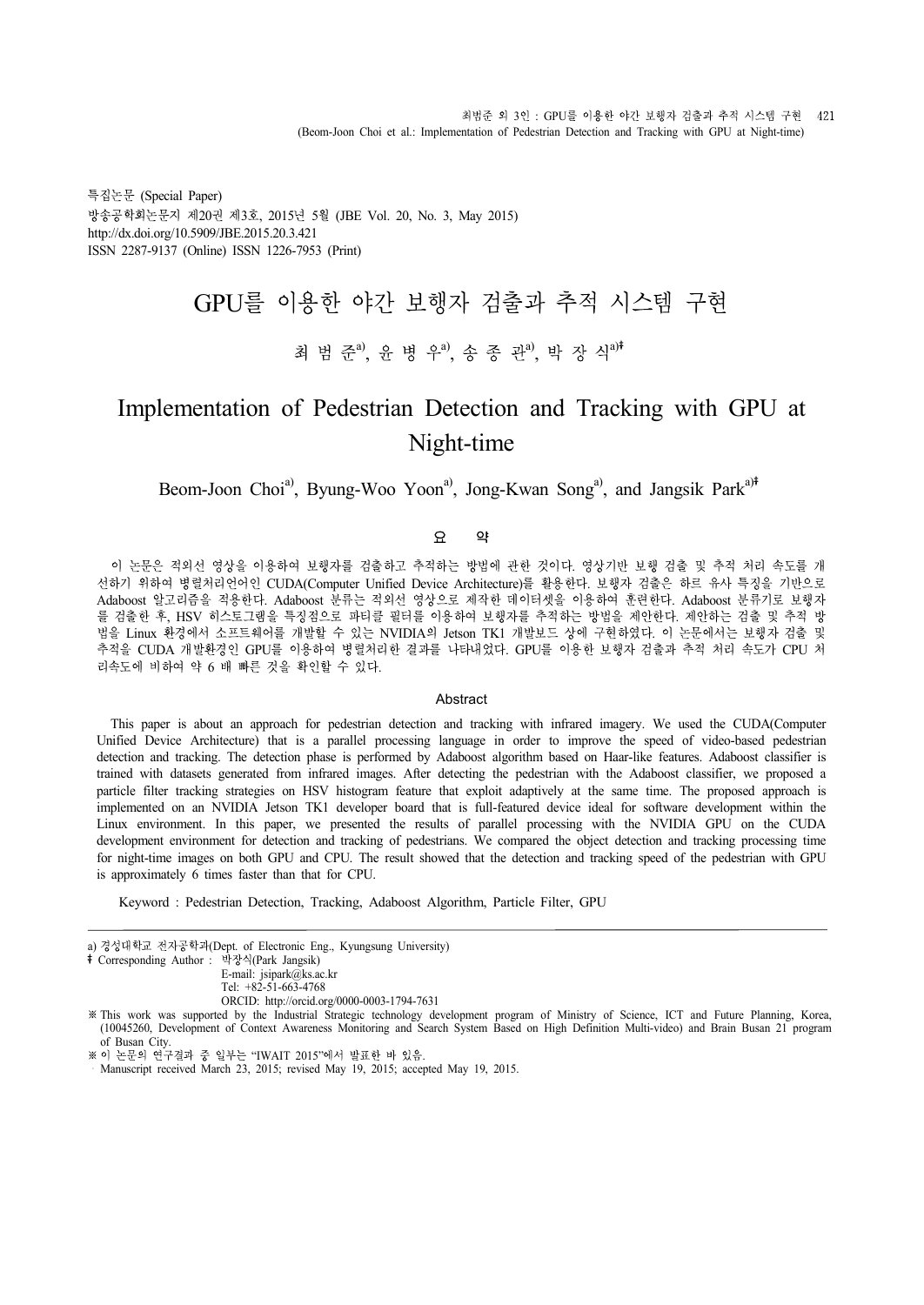#### Ⅰ. Introduction

Object detection and tracking has been applied in various areas such as the automatic security surveillance systems, human-computer interfaces, smart vehicle systems and so on<sup>[1-3]</sup>. Automatic security surveillance system has become an important sector as the crime prevention and social se curity become important issues. CCTV cameras are used for daytime surveillance system, and infrared cameras are used for nighttime systems. When a person monitors many videos at the same time, the efficiency of surveillance de creases 45% after 12 minutes, and 95% after 22 minutes[4] respectively. So, the development of intelligence video sur veillance systems which can replace the conventional systems is important.

There are many studies on object detection and tracking systems, but the performance of them are affected very much by the changes of weather, lighting environment, rain, color of the objects. The contour and shadow of daytime image can be detected well. But, the feature detection of nighttime image is limited because of the low luminance and high brightness of background<sup>[5,6]</sup>. In this paper, we proposed a method which can enhance the features of nighttime objects. After that, we developed the program with the NVIDIA GPU on CUDA development environ ment and compared the calculation speed of the proposed algorithm between GPU and CPU.

## Ⅱ. Proposition of a pedestrian detection and tracking algorithm

Studies about pedestrian detection and tracking with video images are accomplished by many people, because detecting and tracking of pedestrian is useful for many vision based applications including visual surveillance, human computer interfaces, traffic monitoring system, video compression and so on. Detecting and Tracking of pedestrians in video se quence is one of the main issues of computer vision. It can be utilized to detect and track pedestrian of auto security monitoring system and smart vehicle system $[1-3]$ .<br>In recent years, feature-based pedestrian detection algo-

rithm that employs training and classification methods is demonstrated excellent results. Examples of feature-based pedestrian detection techniques include the Adaboost algorithm<sup>[4]</sup> and SVM(Support Vector Machine)<sup>[5]</sup>. Also many studies about the pedestrian tracking algorithms such as particle filters<sup>[6]</sup> and Kalman-filters<sup>[7]</sup>, have been conducted. However, pedestrian detection and tracking systems suffers from false alarms due to occlusions of human body and dynamic changing of background and especially for night-time environments.

We implement a pedestrian detection and tracking meth od which uses Adaboost algorithm and particle filter with GPU and compare detection rate and processing speed with CPU platform. We used infrared cameras for detection and tracking of nighttime pedestrians.



그림 1. 제안하는 알고리즘의 흐름도

Fig. 1. Flow chart of the proposed algorithm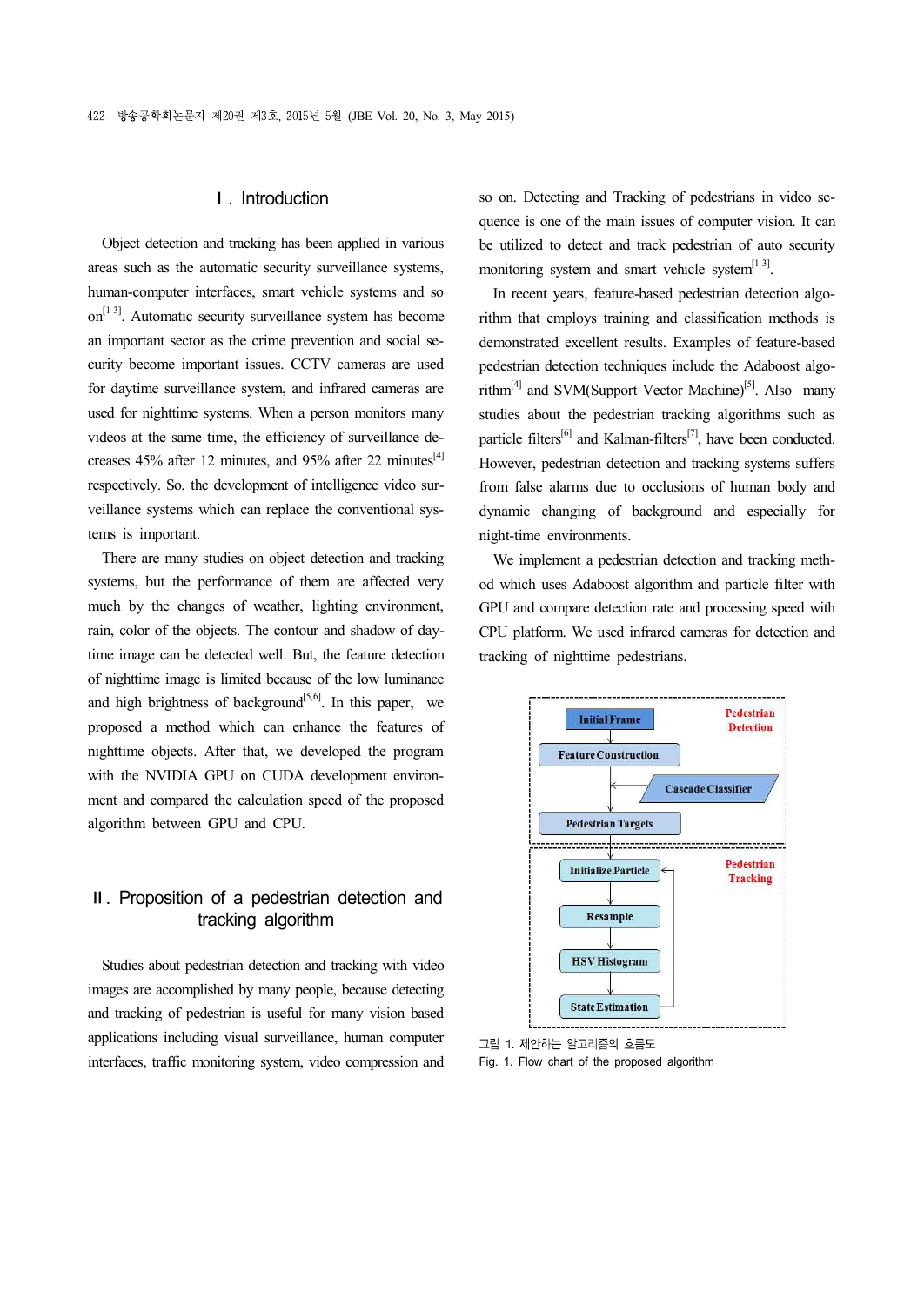

그림 2. Adaboost 알고리즘의 검출 단계 Fig. 2. The stage of Adaboost algorithm

Fig. 1 shows the flow chart of the proposed algorithm. The detection phase is performed by a cascade classifier with Haar-like feature and Tracking phase is performed by a particle filter with HSV-histogram feature.

We used two kinds of methods for detection and tracking of pedestrians. For the first method, the features of pedestrians are extracted by Adaboost algorithm which uses Haar-like features. And then, the pedestrians and back ground are separated by the cascade classifier. For the sec ond method, SVM(Support Vector Machine) training algorithm which uses HOG(Histogram of Oriented Gradient), is used for the detection of pedestrians. And then, the pe destrians and background are separated by HOG classifier. At the stage of pedestrians tracking after detection, pedestrians are detected by partical filter which uses the characteristics of HSV histogram.

In this paper, Adaboost algorithm is used to detect pe destrians for surveillance at night. Adaboost algorithm is introduced by Freund and Schapire. It solved many diffi culties of boosting algorithms and applied for many applications.

Fig. 2 shows the stage of Adaboost algorithm. This algorithm selects a set of features and train the classifier. The classifier uses a cascade structure to reduce the number of features considered for each sub-window. This approach

reduces computations significantly, and can be applied for real-time video analysis systems. Since boosting is used to select features for classifier, the detection is applicable to additional object classes.



그림 3. Adaboost 알고리즘을 이용한 보행자 검출 과정 Fig. 3. Pedestrian detection flow with Adaboost algorithm

Fig. 3 shows the flow diagram of pedestrian detection with Adaboost algorithm. Positive and negative samples are generated from infrared images, and they are used for training the Adaboost algorithm. The Haar-like features of pedestrians from the training is stored to a XML file, and the pe destrians and background are separated by cascade classifier.

Particle filter is a typical method for predicting the state of the non-linear system. It is widely used in many fields such as the signal processing, video processing and robot engineering<sup>[8-10]</sup>. The objective of a particle filter is to esti-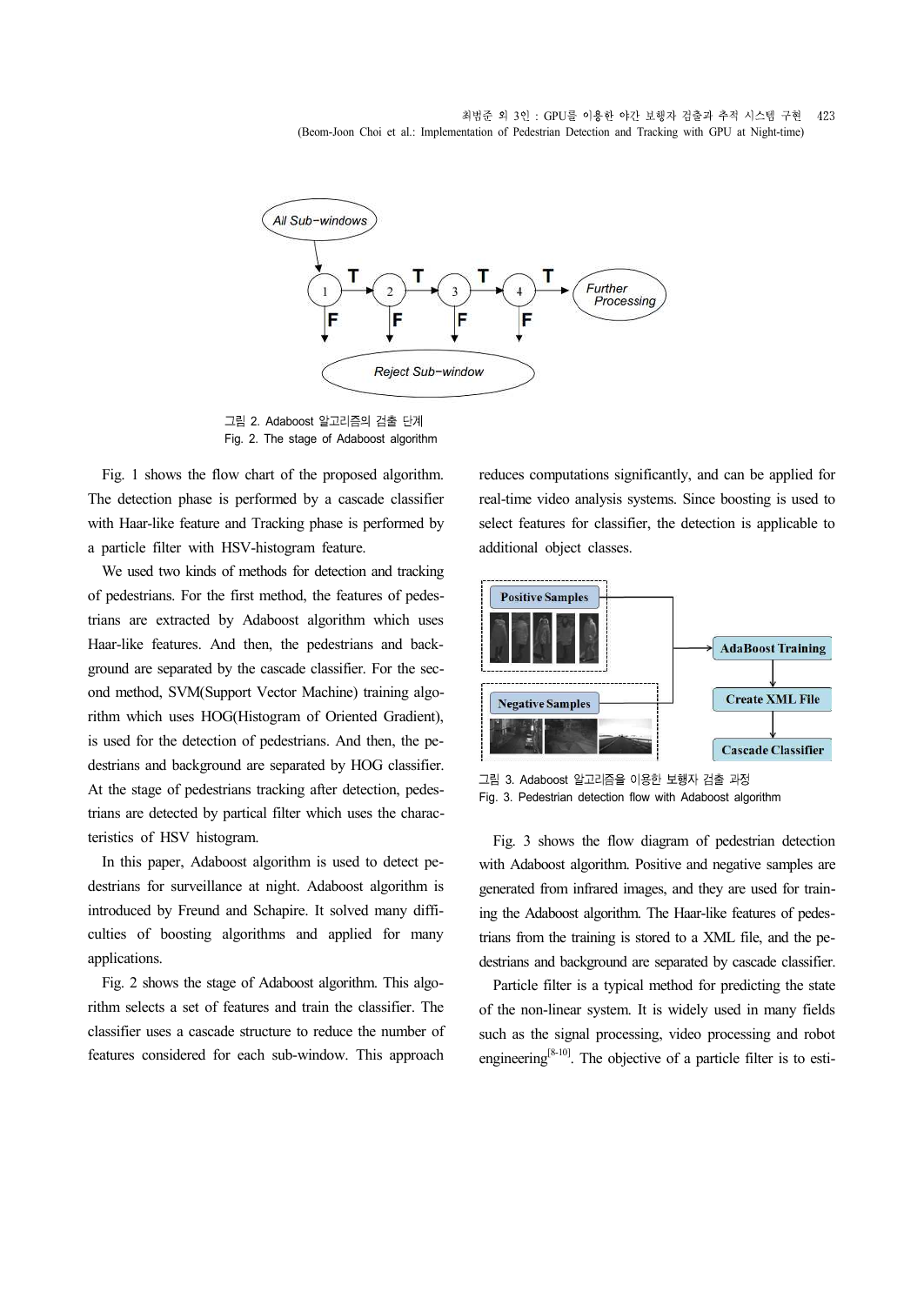mate the posterior density of the state variables given the observation variables. The particle filter is designed for a hidden Markov Model, where the system consists of hidden and observable variables

Particle filter is used to approximate the N samples  $S = \{(X_t^{(n)}, \pi_t^{(n)}) | t = 1, \cdots, N\}$  with weight from given observation probability distribution. Where  $X_t^{(n)}$  denotes particles, and  $\pi_t^{(n)}$  denotes the weights corresponding to each particle. At estimation step, each selected samples is changing as the propagation process, and  $\pi_t^{(n)}$  of obtained samples are calculated. At observation step, observation probability which the similarity between the target and each sample, is measured and each sample is weighted as the result.



Fig. 4 shows the tracking stage of particle filter, and ev ery stage is performed for every frame of image.

#### Ⅲ. Implementation with GPGPU

GPU(Graphics Processing Unit) is a special processor designed to rapidly manipulate and alter memory and ac celerate the creation of images in a frame buffer intended for output to a display<sup>[11]</sup>. GPU are used in embedded systems, mobile phones, personal computers, workstations, and game consoles. GPU has overwhelming computational speed than the CPU, and there are continuous effort to use it for general purpose. This technique is called as GPGPU(General Purpose GPU). Fig. 5 shows the hardware structures of CPU and  $GPU^{[14]}$ .<br>In this paper, the parallel processing program for detect-

ing and tracking pedestrian at nighttime was developed



그림 5. CPU와 GPU의 하드웨어 구조 Fig. 5. Hardware architecture of CPU and GPU

with CUDA cooperated with OpenCV. CUDA is one of the GPGPU technology which allows developers to pro gram C language more easily and intuitively. CUDA gives developers direct access to the virtual instruction set and memory of the parallel computational elements in CUDA GPUs. GPUs have a parallel throughput architecture that emphasizes executing many concurrent threads slowly, rather than executing a single thread very quickly[11]. The CUDA platform is accessible to software developers through CUDA-accelerated libraries.

The unit of program execution in CUDA is thread. It gives the function block and grid for the management of multiple threads. Multiple threads become a block, and multiple blocks make a grid. It is called grid-block model. CUDA program consists of CPU code and GPU code. CPU is host and GPU is device. The code which doses not need parallel processing is performed on the host, and the code which needs parallel processing is performed on the device. The device code is written in function form, and it is called as kernel. If the kernel is called from the host, the host code stops execution and device code begin execution. At this time, a number of threads are created for parallel proc essing, and each thread perform the kernel<sup>[14,15]</sup>. When compiling, NVCC(NVIDIA C Compiler) separates host and device codes, and general C compiles the host code and NVCC compiles the device code. A grid can be con sisted in one dimension, two dimension, or three dimension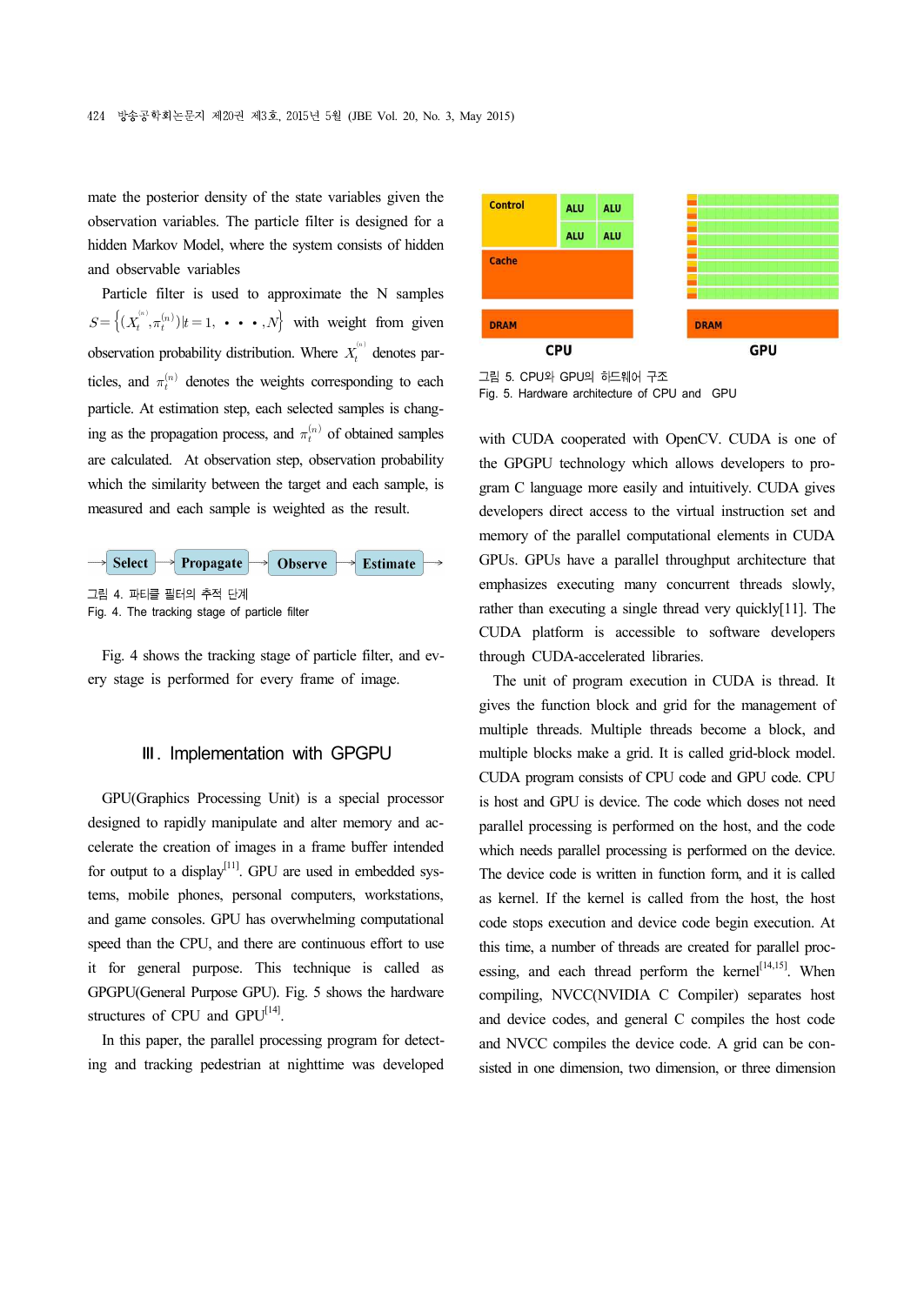of blocks. A block can be consisted in one dimension, two dimension, or three dimension of threads.



그림 6. CUDA 쓰레드 계층 Fig. 6. The thread layer of CUDA

Fig. 6 shows the structure of block which is consisted in a number of threads, and grid which is consisted in blocks. Each host and device has separate memory space in  $\text{CUDA}^{[14]}$ . To execute the kernal in device, host has to allocate data to the device memory. And host has to move the processed data from the device to the host. We com pared the speed of pedestrian detection from GPU parallel processing and CPU program.

## Ⅳ. Experiment of pedestrian detection and tracking

Some videos of KISA(Korea Internet and Security Agency) dataset are used to compare the performance of nighttime pedestrian detection and tracking algorithm. KISA dataset was developed for the performance evaluation of intelligent CCTV. It includes scenarios such as loitering and intrusion taken at alley, playground, local fa cility and cultural property. The resolutions of videos are 1280×720 taken with the HD CCTV cameras. In this paper, the detection and tracking was carried out with videos down sampled 480×320 resolution.

#### 1. Training of Adaboost and SVM algorithm

For the training of Adaboost and SVM algorithm, we used 1,000 positive images and 3,000 negative images. We took the positive and negative training images from the infrared camera for nighttime surveillance.

Fig. 7 shows sample images of positive infrared pedestrian dataset. Figure (a) is for front face images and (b) is for side face images.



(a) Front face images (b) Side face images 그림 7. 적외선 긍정 영상 예 Fig. 7. Sample of the positive infrared image dataset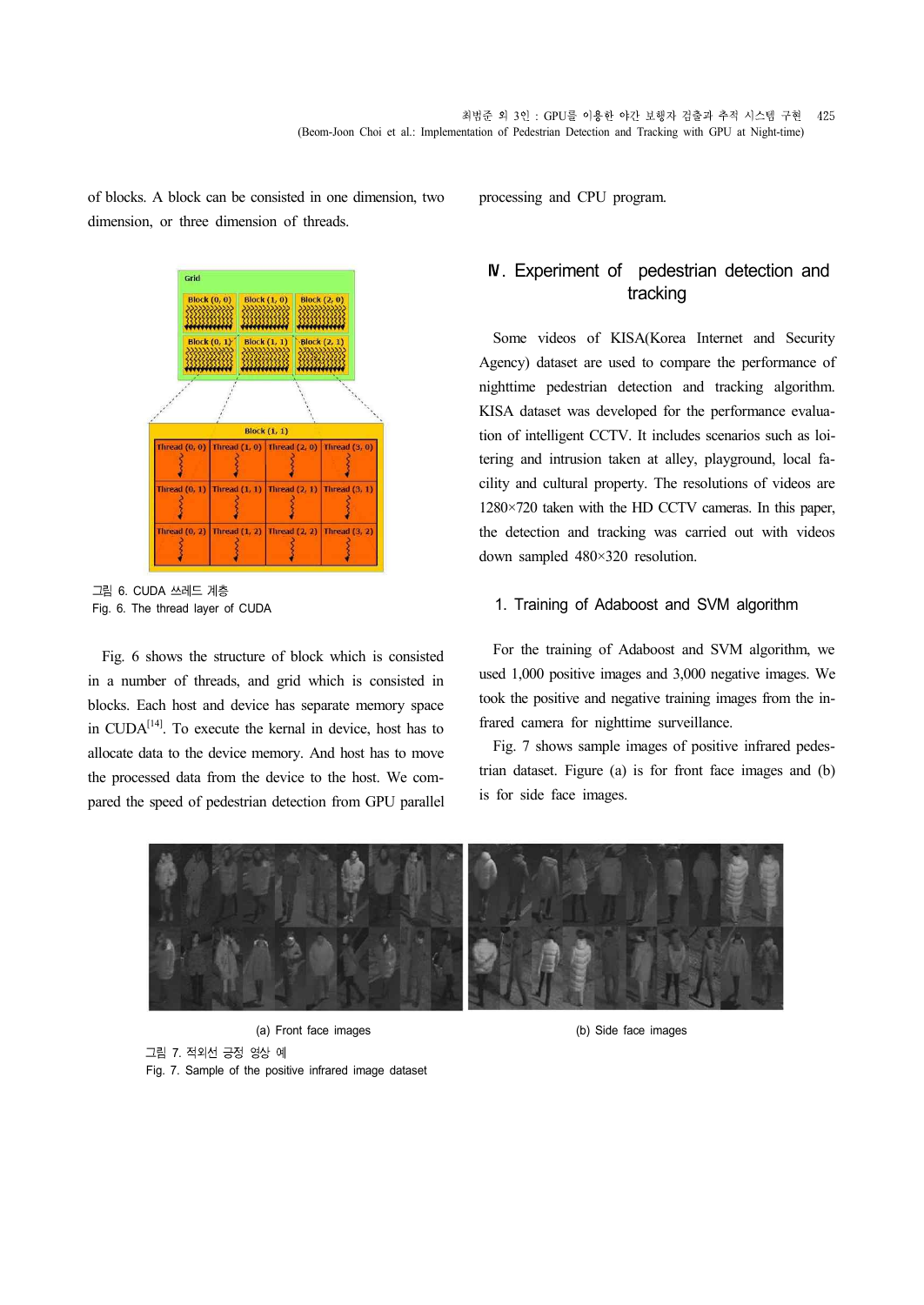

그림 8. 적외선 부정 영상 예 Fig. 8. Sample of infrared images for negative dataset.

Fig. 8 shows sample of infrared images for negative dataset. Negative training images are used to decrease detection error. The images which do not have any relation with the object, is better for the negative training images.

#### 2. The result of pedestrian detection

We performed pedestrian detection experiment for alley, playground, local facilities, and cultural properties. Pedestrian detections were performed by two methods. At first, features are extracted by Adaboost algorithm which

uses Haar-like features, and the pedestrian detection was performed by the cascade classifier. At second, features are extracted by SVM which uses HOG features, and the pe destrian detection was performed by the HOG classifier.

Videos used in the detection simulation are divided into near, middle and far according to CCTV camera position at each place. Near, middle and far videos were captured by the CCTV cameras about 10, 20 and 30 m distance from the position of the event, respectively. Fig. 9 shows some samples of the detection results at alley and playground. In this figure, detected pedestrians are denoted as rec-



(a) Near image at alley





(d) Middle distance image at alley

(c) Near image at play ground

그림 9. 보행자 검출 영상 예 Fig. 9. Sample images of pedestrian detection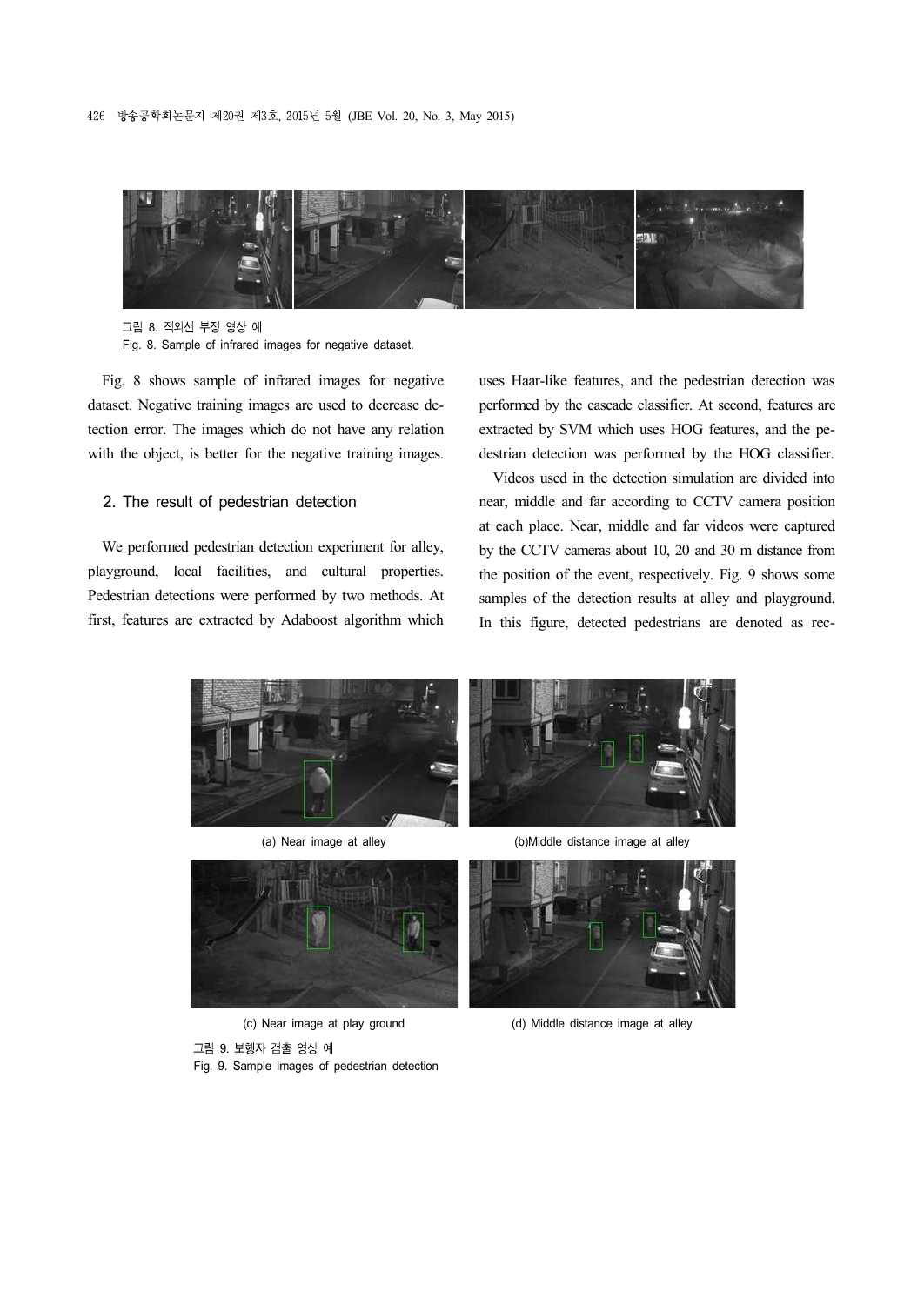tangular box. Table 1 shows the result of pedestrian detection for loitering scenario at some places. From the re sult, we could see that the pedestrians who are in long distance can't be detected. The order of detection rate was near distance, far distance and middle distance. As results of simulations, the detection performances were degraded because Haar-like or HOG features are blurred with distance as shown in fig. 9 (b) and (d).

표 1. 다양한 시나리오에 대한 보행자 검출 결과 Table 1. The result of pedestrian detection for various scenarios

| Location                | Number of<br>frame | Detected<br>frame | Detection<br>rate $(\%)$ |
|-------------------------|--------------------|-------------------|--------------------------|
| Alley(near)             | 2,199              | 1,590             | 82.43                    |
| Alley(mid)              | 2.308              | 1.140             | 49.39                    |
| Alley(far)              | 2,510              | 687               | 27.37                    |
| Playground(near)        | 1.576              | 1,176             | 74.62                    |
| Playground(mid)         | 1,725              | 1,190             | 68.99                    |
| Playground(far)         | 1,803              | 842               | 46.70                    |
| Local facility(near)    | 2,079              | 1,261             | 60.65                    |
| Cultural property(near) | 2,358              | 1.644             | 89.40                    |
| Cultural property(far)  | 2.547              | 427               | 16.76                    |

#### 3. The result of Pedestrian Tracking

After detecting the pedestrian with the Adaboost classi-

fier, HSV-histogram feature is used for pedestrian tracking under the particle filter framework. Fig. 10 shows some samples of the tracking results for alley scenarios. In this figures, pedestrian tracking are denoted as ellipse box. Point in the ellipse box is number of particle and particle distribution.

## 4. Comparison of processing speed between GPU and CPU

We used the CUDA that is parallel processing language in order to improve the video-based object detection and tracking processing time. A video of Loitering KISA data set taken at the alley is used to compare processing speed with GPU and CPU. Fig. 11 shows parallel processing re sults, where the image (a) is from CPU and image (b) is from GPU. Table 2 is the result of calculation speed com parison between CPU and GPU with Haar-like feature and HOG respectively. From the result, we could see that the processing speed of GPU is 6.4 times faster than that of CPU for cascade classifier with Haar-like feature. For the HOG descriptor, GPU was 5.4 times faster than CPU.



그림 10. 골목길 시니라오 대한 보행자 추적 결과 Fig. 10. The result of pedestrian tracking for alley scenario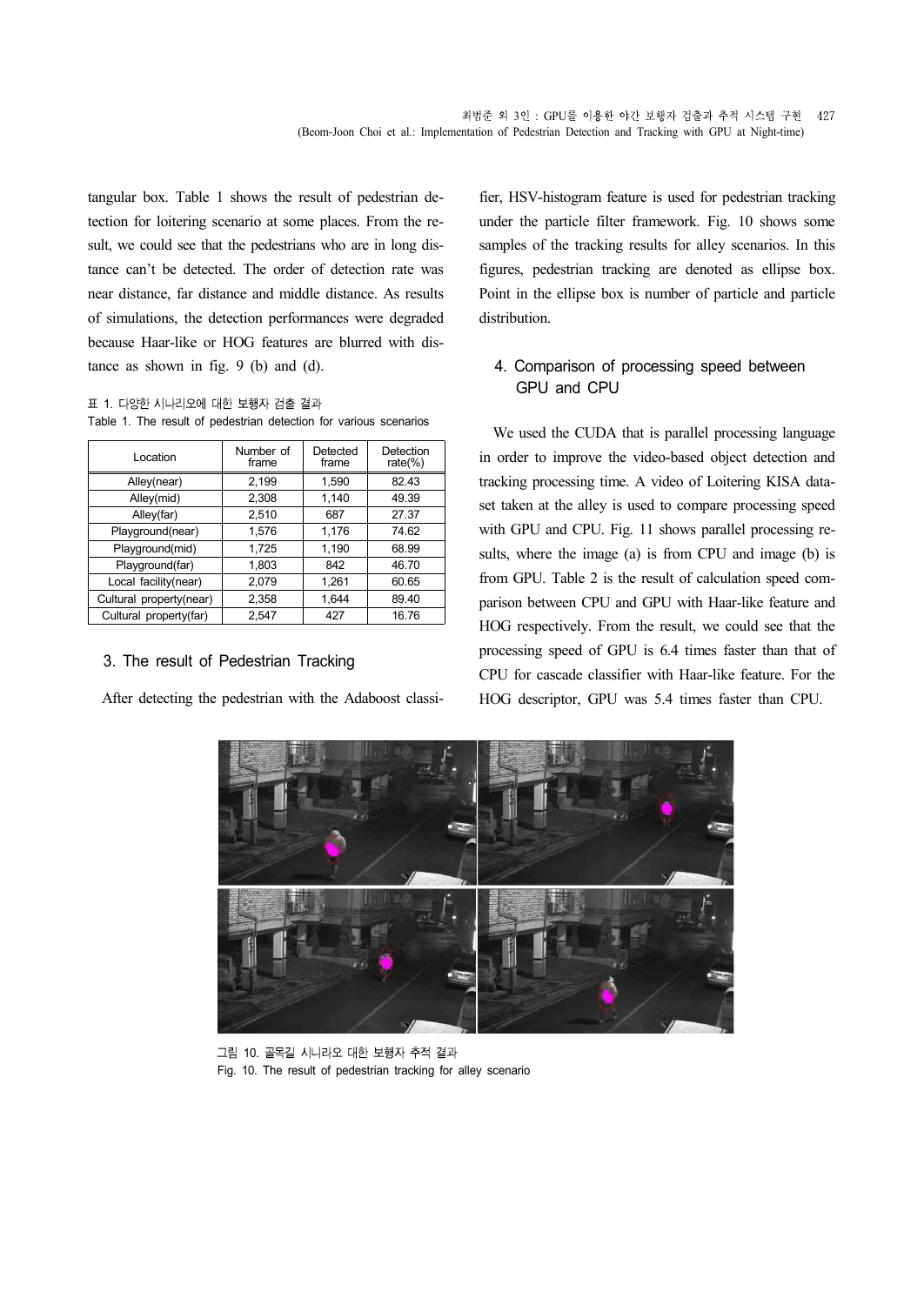

(a) Image from GPU (b) Image from CPU

그림 11. GPU와 CPU의 처리 속도 비교 Fig. 11. The comparison of the processing speed between GPU and CPU

표 2. CPU와 GPU의 계산 속도 비교 Table 2. Comparison of the calculation speed between CPU and GPU

| Algorithm             | CPU(ms) | GPU(ms) |
|-----------------------|---------|---------|
| Haar-like feature     | 196.94  | 30.63   |
| <b>HOG Descriptor</b> | 389.38  | 71.89   |

### Ⅳ. Conclusions

In this paper, pedestrian detection and tracking from infrared image is performed with Adaboost algorithm and particle filter. After detection and tracking, we compared the pedestrian detection time for night-time image on both GPU and CPU.

The speed of calculation is enhanced with parallel proc essing based on GPU process. The pedestrians are tracked successfully by optimization of the number, distance distribution, and the size of particles. We performed experi ment for various outdoor scenarios by performing Adaboost algorithm and cascade classifier. The detection ratios were 75% for near images, 60% for middle distance image, 30% for far distance images respectively. The cal culation speeds of GPU for cascade classifier was 6.4 times faster than that of CPU. For the HOG classifier, GPU was 5.4 times faster than CPU. From the result, we could see that GPU is very useful for realtime video surveillance, because this application needs lots of computation. In the future study, we will improve the degradation of detection rate according to the distance and the performance evaluation will carried out with various dataset.

#### 참 고 문 헌 (References)

- [1] D. Geronimo, A. M. Lopez, A. D. Sappa and T. Graf, "Survey of Pedestrian Detection for Advanced Driver Assistance Systems," IEEE transactions on pattern analysis and machine intelligence, vol. 32, no. 7, pp.1239-1258, July, 2010.
- [2] D. Xia, H. Sun and Z. Shen, "Real-time Infrared Pedestrian Detection Based on Multi-block LBP," Proc. on 2010 International Conference on Computer Application and System Modeling, vol. 12, pp. 140-142, 2010.
- [3] M. Bertozzi, A. Broggi, C. Caraffi, M. Del Rose, M. Felisa and G. Vezzoni, "Pedestrian Detection by Means of Far-infrared Stereo Vision," Computer vision and image understanding 106, pp. 194-204, 2007.
- [4] P. Viola and M. Jones, "Robust Real Time Object Detection," Proc. on IEEE ICCV Workshop on Statistical and Computer Theories of Vision, 2001.
- [5] E. Osuna, R.Freund and F. Girosi, "Training Support Vector Machines: An Application to Face Detection," Proc. on IEEE Conf. Computer Vision and Pattern Recognition, pp. 130-136, 1997.
- [6] J. Giebel, D. Gavrila, and C. Schnorr, "A Bayesian Framework for Multi-Cue 3D Object Tracking," Proc. on European Conf. Computer Vision, pp. 241-252, 2004.
- [7] U. Franke and A. Joos, "Real-Time Stereo Vision for Urban Traffic Scene Understanding," Proc. on IEEE Intelligent Vehicles Symp, pp. 273-278, 2000.
- [8] I. S. Kim and H. Shin, "A Study on Developmrnt od Intelligent CCTV